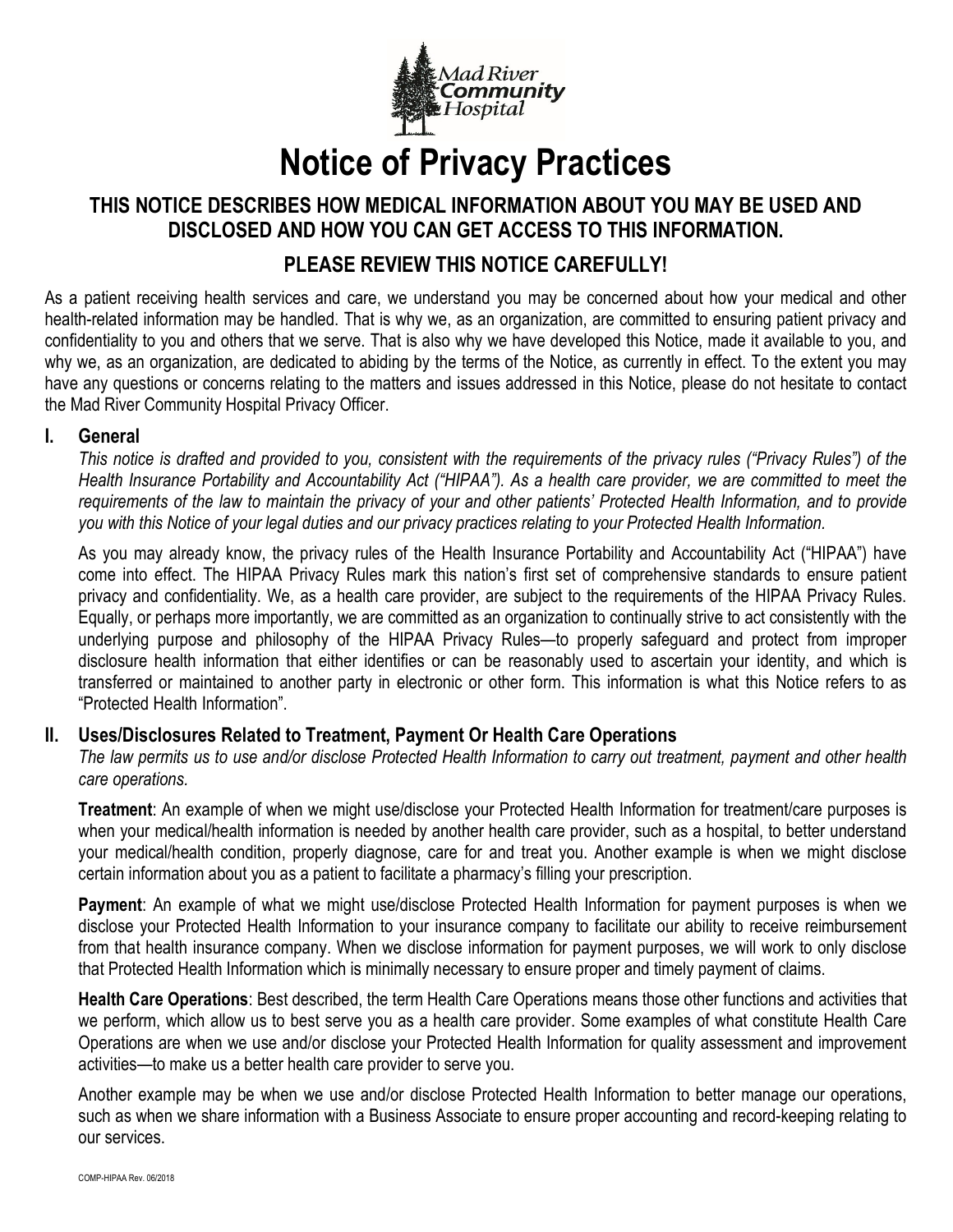#### III. Uses/Disclosures When An Authorization is Not Required

In some cases, the law permits us to use and/or disclose Protected Health Information, without requiring you to sign an Authorization. In many cases, these types of uses and/or disclosures are permitted to promote the government's need to ensure a safe and healthy society. In other cases, the law does not require an Authorization because it would be impracticable to require an Authorization.

The law also permits us to use/disclose Protected Health Information for certain specific purposes, where we are not specifically required to obtain your advance written Authorization. Whenever doing so, we are committed to make sure that we meet the necessary prerequisites before using/disclosing your Protected Health Information for those purposes, and not to use/disclose more of your Protected Health Information than is otherwise required/permitted under the law.

There are several types of areas where the law permits us to use/disclose Protected Health Information in good faith, and consistent with the requirements of the HIPAA Privacy Rules and other laws. Sometimes, emergency circumstances may dictate our need to use and/or disclose Protected Health Information without obtaining an Authorization, to properly treat and care for patients.

In other cases, the law emphasizes society's need for disclosing Protected Health Information, without first requiring patients to enter into an Authorization. These types of uses/disclosures of Protected Health Information include those: to avert communicable or spreading diseases; for public health activities; for federal intelligence, counter-intelligence and national security purposes; to properly assist law enforcement to carry out their duties; when a judge or administrative tribunal orders the release of such Protected Health Information; for cadaveric organ, eye and tissue donations (where appropriate); to help apprehend criminals; to assist armed forces personnel and operations; for military service, veterans affairs separation/discharge matters; for coroner/medical examiner purposes; for health oversight purposes (such as when the government requests certain information from us); to assist victims of abuse, neglect or domestic violence; to address workrelated illness/workplace injuries and for workers' compensation purposes; to carry out clinical research that involves treatment where the proper body has determined the importance for doing so; for FDA-related purposes; for certain health and safety purposes; for funeral/funeral director purposes; to help determine veterans eligibility status; to protect Presidential and other high-ranking officials; to correctional institutions/law enforcement officials acting in a custodian capacity.

In addition, the law recognizes that there are certain instances when using and/or disclosing Protected Health Information, without first requiring an Authorization, would not unduly intrude upon a patient's right to privacy and confidentiality, and when it would be too administratively burdensome to require an Authorization. An immediate example is when the use and/or disclosure of the Protected Health Information is made to the patient, him/herself, or to a personal representative of the patient who the law requires to be treated as the patient. Other types of uses/disclosures include those made to prepare and maintain facility directories; to notify family members and close others about a patient's condition and/or location; or for disaster relief purposes. In those cases, although an Authorization is not required, we will attempt to provide you with the opportunity to verbally or otherwise agree/object to the use/disclosure, to the extent required by the HIPAA Privacy Rules.

### IV. Uses/Disclosures Where An Authorization Is Required

For other types of uses and/or disclosures or Protected Health Information, the law requires us to obtain what is known as an Authorization. An Authorization can be revoked by you at any time, as long as we have not already reasonably relied on it to make a particular use and/or disclosure.

Some examples of where the Authorization form would be required include when the uses/disclosures are made to a patient's employer for disability, fitness for duty or drug testing purposes. Other examples include certain types of marketing activities.

### V. Appointment Reminders And Information On Treatment Alternatives

We may use and/or disclose your Protected Health Information, as appropriate, for appointment reminders and to provide you with information on potential treatment alternatives.

From time to time, we may need to use and/or disclose your Protected Health Information to provide you with appointment reminders or provide you with information about treatment alternatives or other health-related benefits and services.

### VI. Uses/Disclosures For Fundraising Purposes

To the extent permitted by the HIPAA Privacy Rules, we may use and/or disclose your Protected Health Information for fundraising purposes.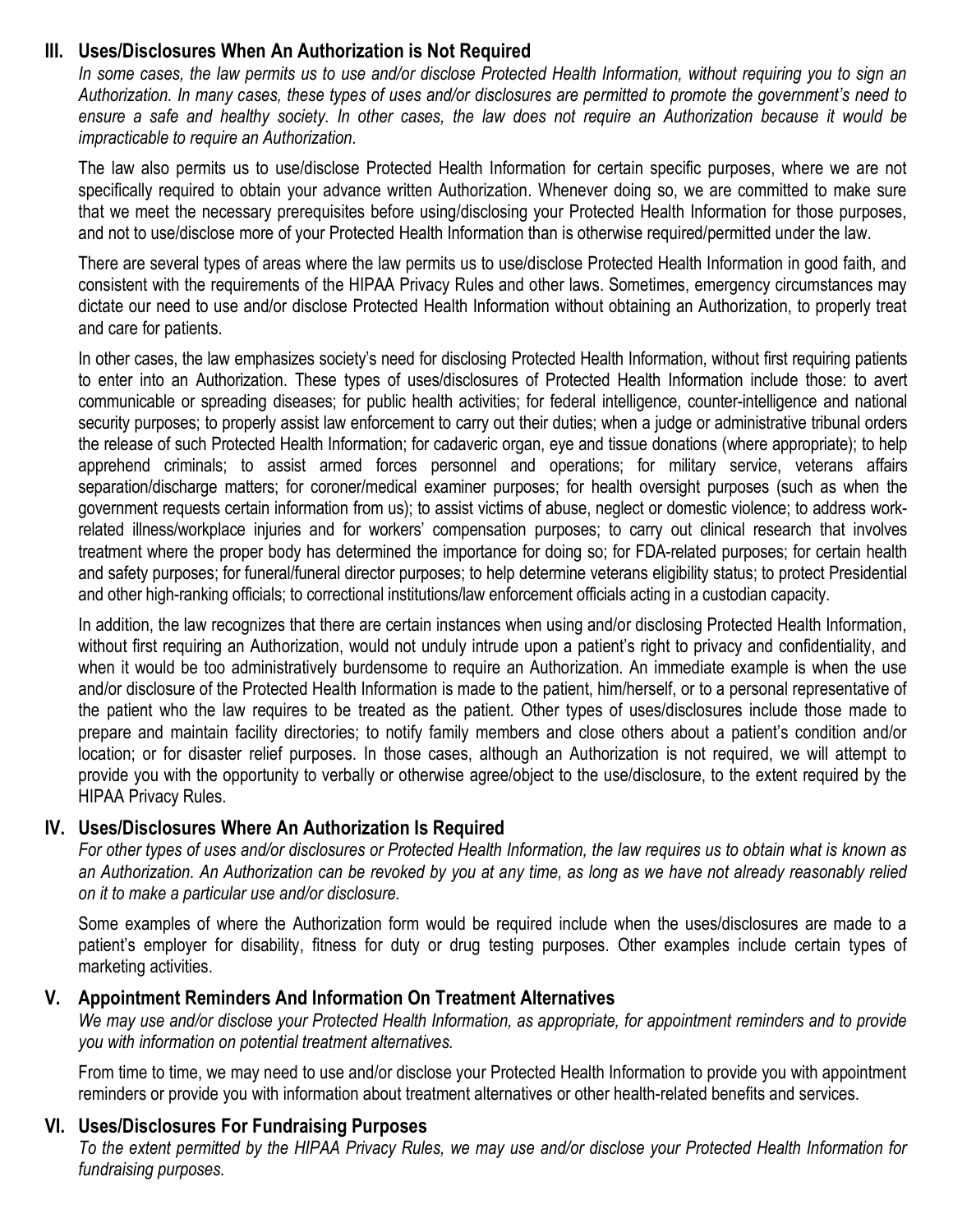From time to time, we—consistent with the limited posed by the HIPAA Privacy Rules—may use and/or disclose your Protected Health Information. In doing so, we are committed to meeting the requirements of the HIPAA Privacy Rules to best ensure patient privacy and confidentiality. In some instances, you may have the right under the HIPAA Privacy Rules to opt out of such communications.

## VII. Your Right To Request Additional Restrictions On The Use/Disclosure Of Protected Health Information

You have the right to request additional restrictions relating to the use and/or disclosure of your Protected Health Information. We are not required to agree to your request, except to the extent that you request us to restrict disclosure to a health plan or insurer for payment or health care operations purposes if you, or someone else on your behalf (other than the health plan or insurer) has paid for the item or service out of pocket in full. Even if you request this special restriction, we can disclose the information to a health plan or insurer for purposes of treating you.

As an organization committed to recognizing patient privacy and confidentiality, we recognize and respect your right as a patient to request additional restrictions on how you are otherwise permitted to use and/or disclose Protected Health Information, beyond those otherwise required under the HIPAA Privacy Rules. This includes your right to request confidential communications when your Protected Health Information is involved. Please note, however, that we are not legally required under the HIPAA Privacy Rules to agree to the requested restriction.

## VIII. Your Right To Obtain Access To Protected Health Information

You have the right to obtain access to your Protected Health Information, consistent with the provisions of the HIPAA Privacy Rules.

You have the right to obtain access to your Protected Health Information, to the extent required by and consistent with the HIPAA Privacy Rules. We reserve the right to deny access to Protected Health Information that is not otherwise required to be given under the HIPAA Privacy Rules or other applicable law.

We reserve the right to charge you a reasonable, cost-based fee for copying (including the cost of supplies and labor) any Protected Health Information required to be copied to adequately respond to your access request, as well as any postage costs and costs associated with preparing an explanation or summary of the Protected Health Information necessary to adequately respond to your access request (unless otherwise precluded by applicable State or other law).

### IX. Your Right To Amend Protected Health Information

You have the right to request that we amend your Protected Health Information, to the extent of and consistent with the HIPAA Privacy Rules.

You have the right to request that we amend your Protected Health Information, to the extent of and consistent with the HIPPA Privacy Rules. Please note that we reserve the right to, among other things, deny requests for amendments that are not required to be granted under the HIPAA Privacy Rules, including when the Protected Health Information at issue is accurate and complete.

### X. Your Right To An Accounting Of Disclosures Of Protected Health Information

You have the right to an accounting of disclosures of your Protected Health Information, to the extent permitted and consistent with the provisions of the HIPAA Privacy Rules.

You have the right to request and obtain a proper accounting of disclosures we have made of your Protected Health Information, consistent with the requirements of the HIPAA Privacy Rules. Please note that, under this section, we reserve the right to, among other things, limit any such accountings to disclosures made after the compliance date of the HIPAA Privacy Rules, as well as deny accounting requests that are otherwise not required under the HIPAA Privacy Rules.

In providing you with an accounting of your Protected Health Information, we reserve the right to charge you a reasonable, cost-based fee in connection with any second or other subsequent accounting request you make during a twelve (12) month period. In reserving the right to charge you such fees, you should note that you have the opportunity to withdraw or modify any such second or other such accounting request made during that twelve (12) month period, to permit you to avoid/reduce the fees charged.

### XI. Your Right To Obtain A Paper Copy Of This Notice

You have the right to obtain a paper copy of this Notice.

You have the right to obtain a paper copy of this Notice. If you do not already have a paper copy of this Notice, please do not hesitate to contact Mad River Community Hospital's Privacy Officer in order to receive one. In addition to providing you